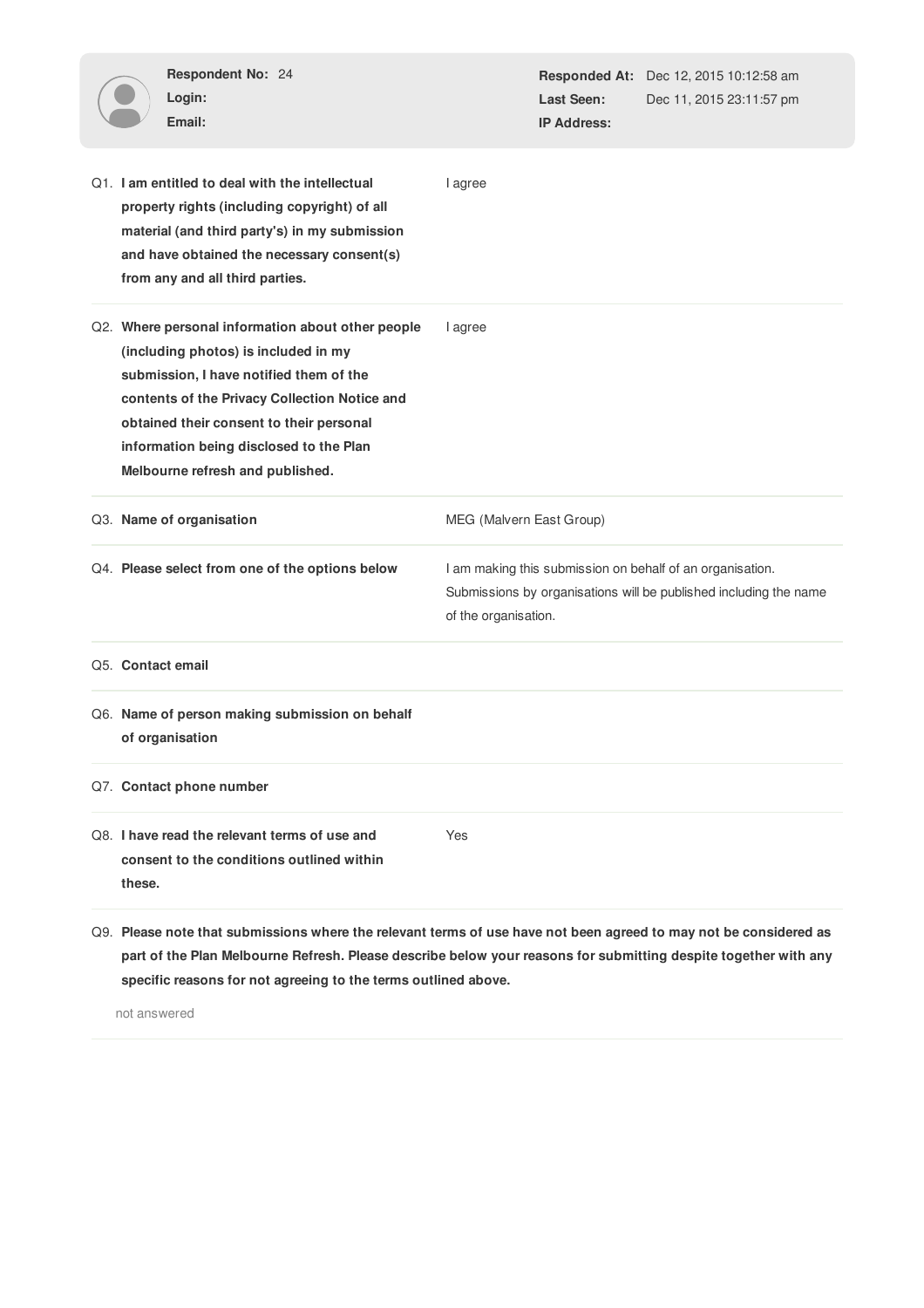## Q10.**The discussion paper includes the option (option 5, page16) that Plan Melbourne better define the key**

**opportunities and challenges for developing Melbourne and outlines some key points for considerations in Box 1. Are there any other opportunities or challenges that we should be aware of?**

A Victorian State Government must consider the entire State when talking about development. Strategically-directed, incentive-driven decentralisation is the key to managing population. Melbourne-centric plans omit this vital element. The notion of planning and building a new city (a 'planted' city such as Canberra) with fast rail links to Melbourne is the 'vision' required for this State. The challenge presented to Government is encapsulated in the Jane Monk's words at the Nov.2014 meeting of IMAP...'there has been a tsunami of residential development in commercial areas.' This displacement of retail and office use is non-productive and Government must support creative industries.

#### Agree

Q11.**The discussion paper includes the option (option 6, page 18) that the United Nations Sustainable Development Goals be included in Plan Melbourne 2016. Do you agree with this idea? If so, how should the goals be incorporated into Plan Melbourne 2016?**

## Q12.**Please explain your response**

We are looking at sustainable development, economic prosperity, social inclusion and environmental sustainability. Government must develop means of reviewing the progress of sustainability policies in particular....this includes the protection of trees from development. The VPPs must include the prohibition of the destruction of the green canopy in favour of the often quoted policy of 'urban consolidation.'

Q13.**The discussion paper includes the option (option 7, page 18) to lock down the existing urban growth boundary and modify the action (i.e. the action under Initiative 6.1.1.1 in Plan** Agree

**Melbourne 2014) to reflect this. Do you agree that there should be a permanent urban growth boundary based on the existing boundary?**

## Q14.**Please explain your response**

The urban growth boundary has been altered so many times that it really cannot be called a 'boundary.' The answer is to actually make it permanent and 'plant' a city in unused paddocks (see Canberra) in the middle of the State and have a fast rail service to Melbourne. In other words ...establish the boundary and then think beyond it..i.e. not on the edge of it.

Q15. The discussion paper includes the option (option 8, page 18) that Plan Melbourne 2016 should more clearly **articulate the values of green wedge and peri-urban areas to be protected and safeguarded. How can Plan Melbourne 2016 better articulate the values of green wedges and peri-urban areas?**

Of course green wedges must be protected. It is of the utmost importance that anything that's green and growing must be protected. This world will not survive if strong measures aren't taken to retain landscape and bio-diversity values.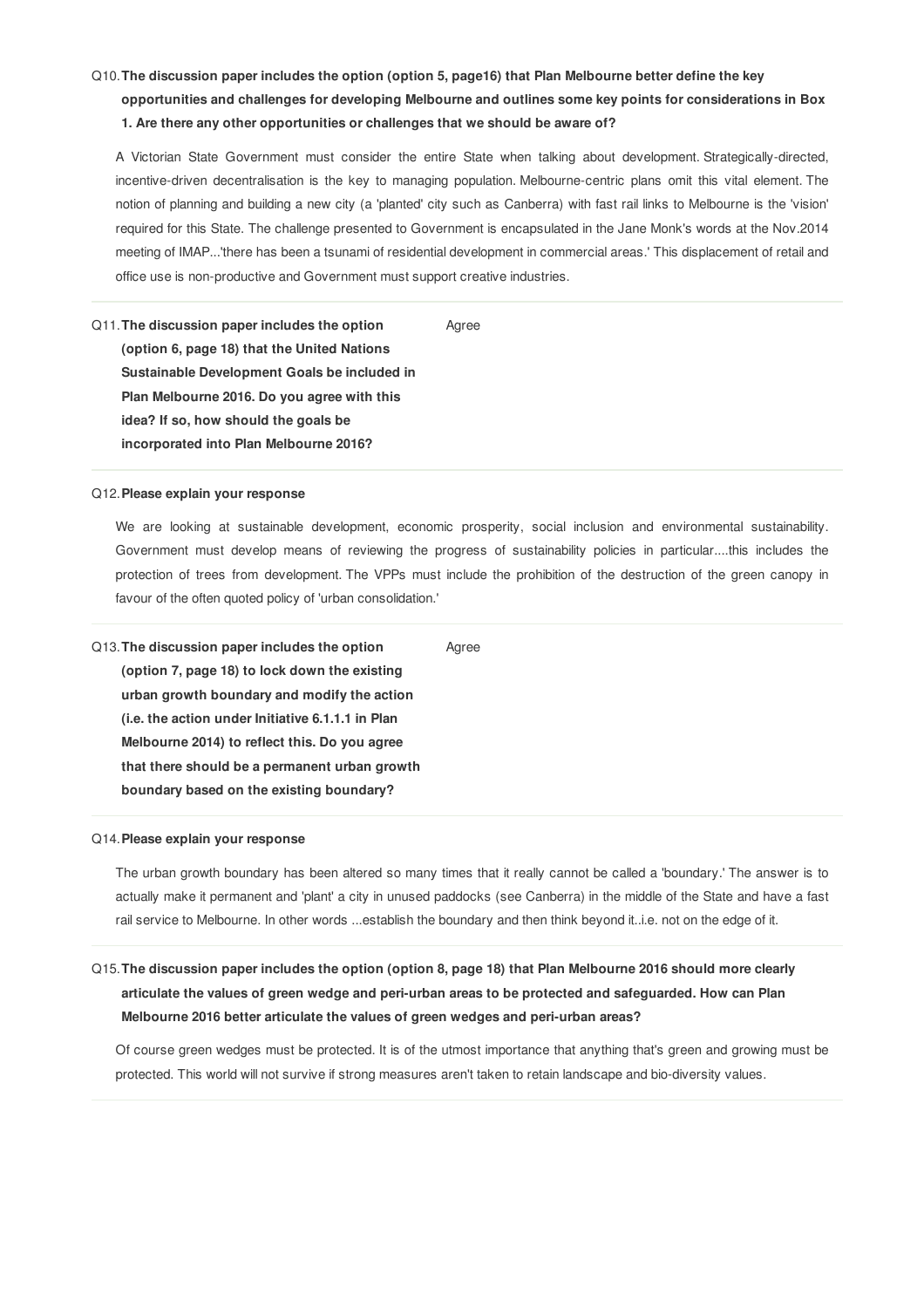Q16. The discussion paper includes the option (option 9, page 18) to remove the concept of an Integrated Economic Triangle and replace it with a high-level 2050 concept map for Melbourne (i.e. a map that shows the Expanded **Central City, National Employment Clusters, Metropolitan Activity Centres, State-Significant Industrial Precincts, Transport Gateways, Health and Education Precincts and Urban Renewal Precincts). What other elements should be included in a 2050 concept map for Melbourne?**

We repeat...there must be a 'vision' for the State not just for Melbourne. It is ridiculous that so much emphasis is being placed on one city which teeters on the edge of this vast continent. Develop a vision for the State and present that to us.

Agree

Q17.**The discussion paper includes the option (option 10, pages 18) that the concept of Melbourne as a polycentric city (i.e. a city with many centres) with 20-minute neighbourhoods (i.e. the ability to meet your everyday (nonwork) needs locally, primarily within a 20 minute walk) be better defined. Do the proposed definitions adequately clarify the concepts?**

## Q18.**Please explain your response**

We agree with the concept of the 20 minute neighbourhood and disagree with the notion of a polycentric city. Insufficient detail is available is given re the polycentric city. The 20 minute neighbourhood has been proposed SO OFTEN and it has never been achieved. Regular, reliable public transport is vital for this and it has never happened though the need for it has been stated regularly..i.e. in EVERY plan for Melbourne. It's not available in Melbourne and certainly not available in the regions. How often must any and every Government be told and how often must they agree and and how often must they fail?

Q19.**The discussion paper includes options (options 11-17, pages 23 to 27) that identify housing, climate change, people place and identity and partnerships with local government as key concepts that need to be incorporated into Plan Melbourne 2016. Do you support the inclusion of these as key concepts in Plan Melbourne 2016?** Agree

#### Q20.**Please explain your response**

Option 11 Housing affordability is a term that is used repeatedly and no action is taken to make it happen. The term needs to be clearly defined. Is Government talking about the provision of public or social housing or is it talking about building cheaper houses for people in their 20s, 30s, etc...or is it talking about 'compulsory downsizing?' WHAT is the actual issue? Options 12-13 Council policies such as the "Environmentally Sustainable Development" involve so much work that is regularly defeated by developers. At VCAT Local Policy will always be overridden by stated Government policy so unless all that is in Local Policy is also in the VPPs the greed of developers will triumph. Options 14-15 It goes without saying that all of the elements indicated re the natural and built form should have protection at State Government level and that input from local communities should play a significant role in the protection of their area(s). Option 17 Where is the draft implementation plan? Local Government and local groups must be given the opportunity to have a say in the mechanics involved in delivering the final (?) Plan.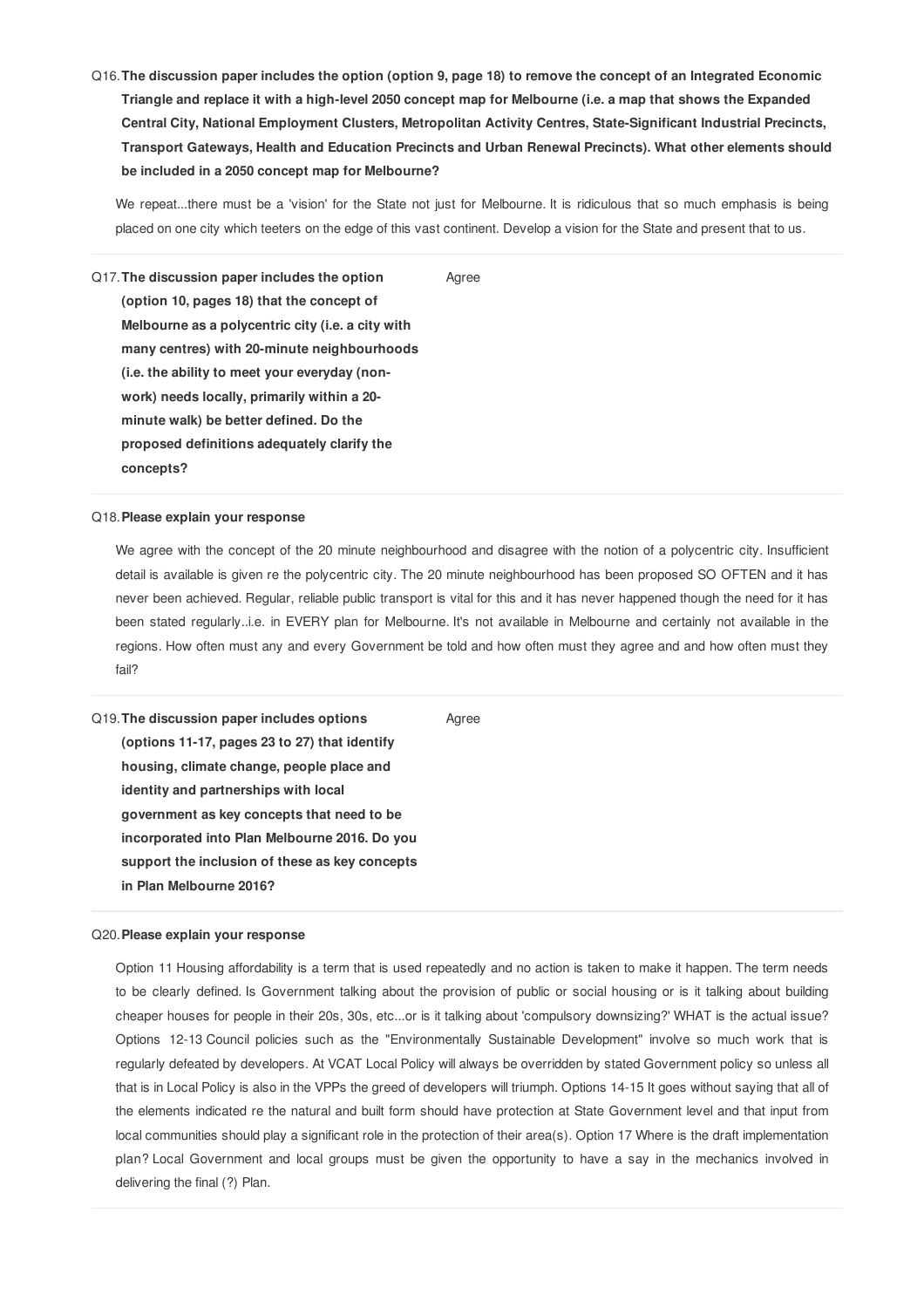#### Q21.**Any other comments about chapter 2 (growth, challenges, fundamental principles and key concepts)?**

Clarify the role of the Metropolitan Planning Authority. Who are they? What are they doing? What is their future role? Their meetings should be open to the public . The input from Councils and local communities must be enshrined in Government legislation.

#### Q22.**Climate change comments**

not answered

Q23. The discussion paper includes the option (option 20, page 30) to revise the Delivering Jobs and Investment chapter in Plan Melbourne 2014 to ensure the significance and roles of the National Employment Clusters as **places of innovation and knowledge-based employment are clear. How can Plan Melbourne 2016 better articulate the significance and roles of the National Employment Clusters as places of innovation and knowledge-based employment?**

Access to National Employment Clusters is vital. Fast reliable public transport must be provided and basic services must be parts of the 'clusters.' We note that in Monash Municipality recent Governments have sold 5 school sites for housing development....school sites where the buildings could have been refurbished as schools, community centres, child minding centres. The Monash National Employment Cluster cannot function adequately without the provision of basic services for the families of the workers. CSC (Chadstone Shopping Centre) is NOT part of this 'employment cluster' and should be identified as an 'employment cluster' in Stonnington where there is one (only) State primary school, one (only) TAFE, no State secondary school. At the moment it seems that State Government does not see the need for the provision of basic education services in areas designated as 'employment clusters.' This must change. CSC has bus transport only. The buses accumulate in an outside bus interchange with shade cloth as the only protection and gas heaters operating in the open in winter. Planning Panels Victoria allowed this ridiculous situation. It's time some common sense prevailed in these decisions and indeed would prevail if local communities were given a greater say about the area(s) which they KNOW and which Government bodies do not KNOW.

Q24.**The discussion paper includes two options (page 30) relating to National Employment Clusters, being:Option 21A: Focus planning for National Employment Clusters on core institutions and businesses.Option 21B: Take a broader approach to planning for National Employment Clusters that looks beyond the core institutions and businesses.Which option do you prefer?** not answered

Q25.**Please explain why you have chosen your preferred option**

This is not relevant to MEG.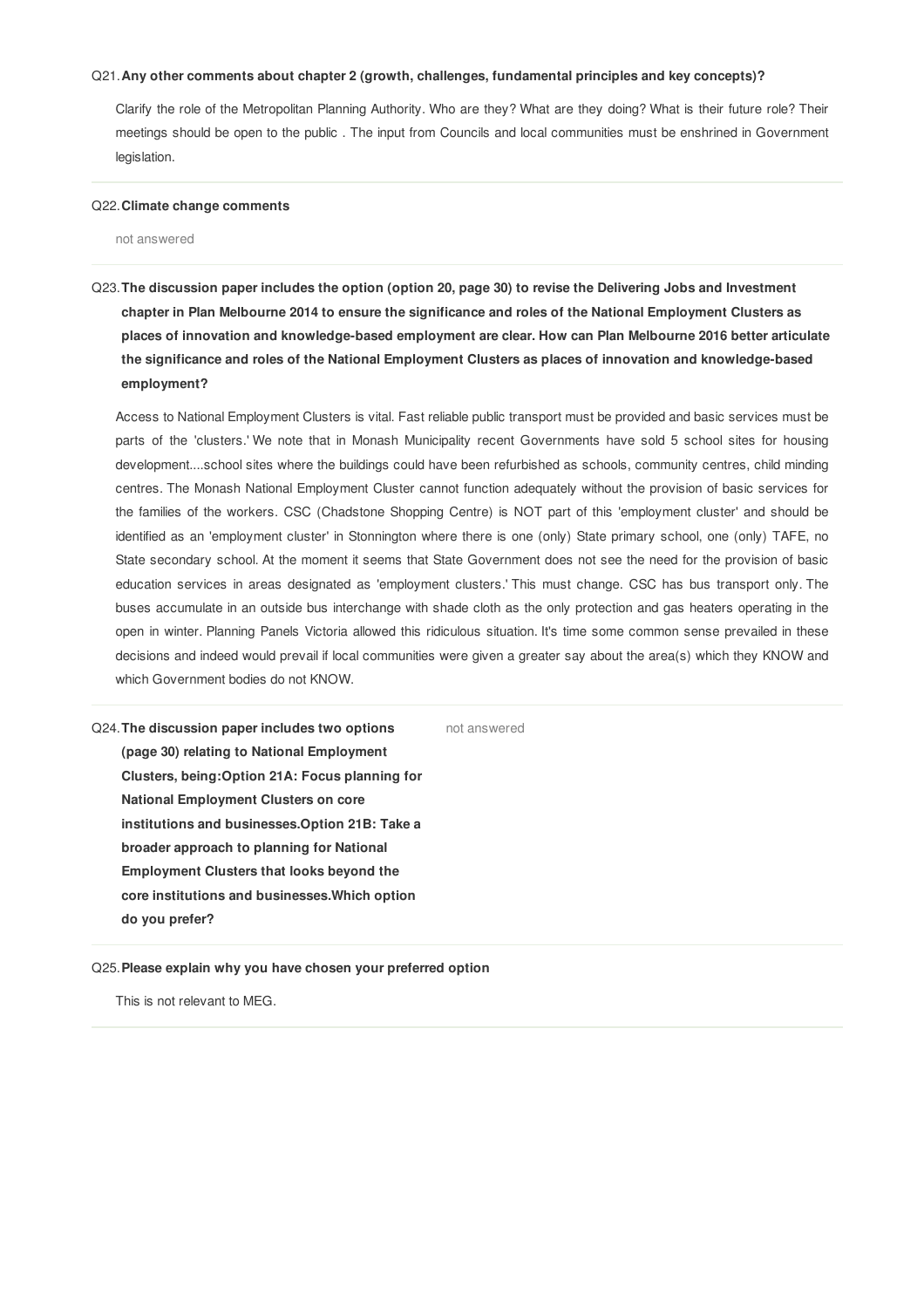Q26.**The discussion paper includes the option (option 22, pages 30) to broaden the East Werribee National Employment Cluster to call it the Werribee National Employment Cluster in order to encompass the full range of activities and employment activities that make up Werribee. This could include the Werribee Activity Centre and the Werribee Park Tourism Precinct. Do you agree with broadening the East Werribee Cluster?**

## Q27.**Why?**

This is not relevant to MEG except to reiterate that such clusters should be situated in the 'planted' city to which we have referred.

not answered

Q28.**The discussion paper includes the option (option 23, pages 30) to broaden the Dandenong South National Employment Cluster to call it the Dandenong National Employment Cluster in order to encompass the full range of activities and employment activities that make up Dandenong. This could include the Dandenong Metropolitan Activity Centre and Chisholm Institute of TAFE. Do you agree with broadening the Dandenong South National Employment Cluster?**

Q29.**Why?**

See above.

not answered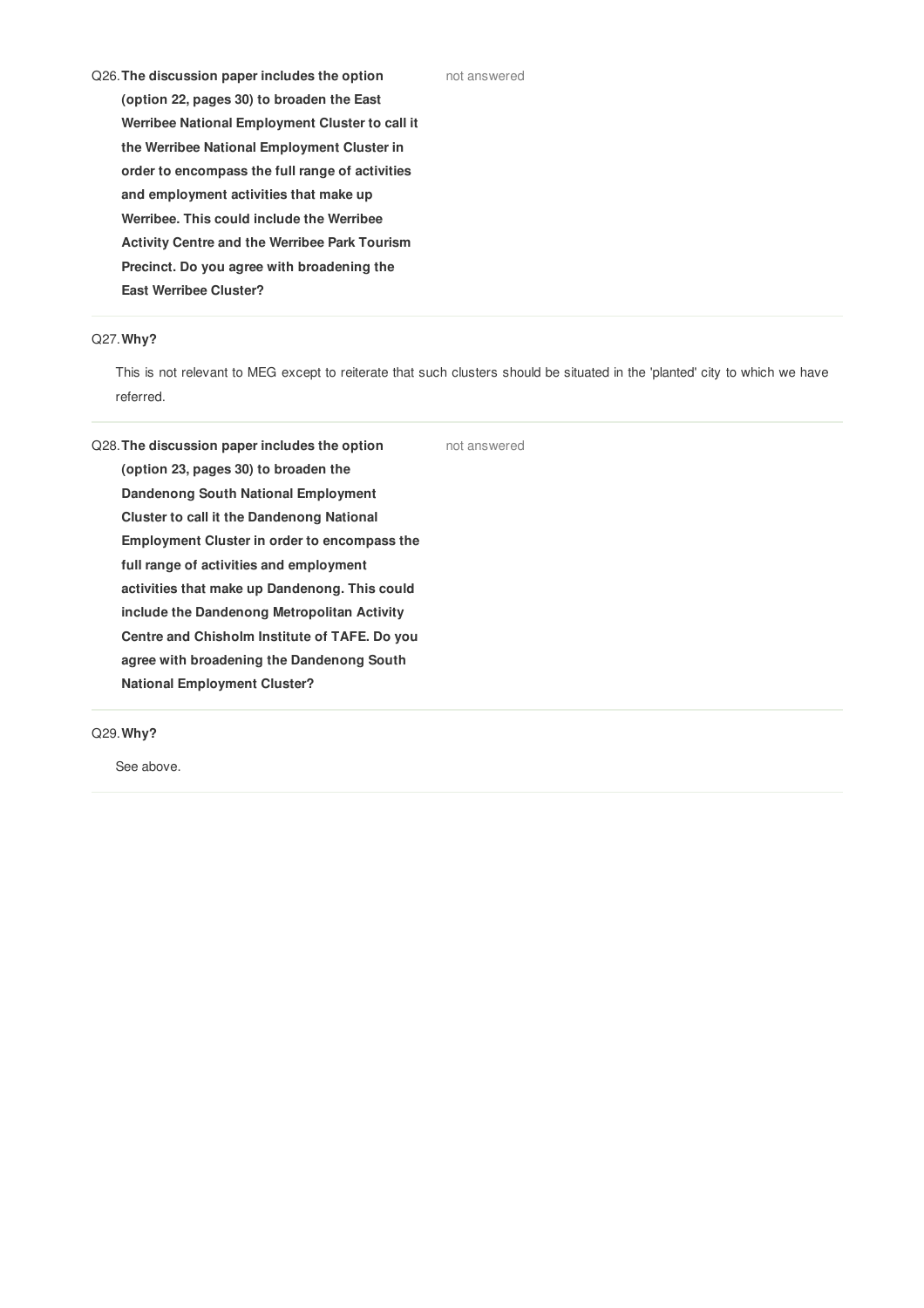# Q30. The discussion paper includes options (options 24 to 30, pages 34-35) that consider the designation of Activity Centres and criteria for new Activity Centres. Do you have any comments on the designation of Activity Centres **or the criteria for new Activity Centres as outlined in the discussion paper?**

MEG considers that Stonnington has enough Activity Centres and that the smaller ones should no longer be used as an excuse for high-rise and high density housing development with one shop (usually another cafe) as a token nod to the fact that they have been lumped into a Commercial zone. There should be grading of Commercial zones so that Small Neighbourhood Activity Centres do what they are supposed to do..i.e. provide basic services to the local community thus enabling the 20 minute neighbourhood. It must be clear that a small neighbourhood activity centre is not be be used in the same way that a Principal Activity Centre is used. For example the Neighbourhood Activity Centre in Dandenong Rd. from Tooronga Rd. to Bates St. is designated 'small'...it is a single strip of commercial land abutting a highly sensitive predominantly single storey residential area. So far VCAT with the assistance of Planning Panels Victoria has allowed 18 storeys, 6 storeys, 7 storeys and three 8 storey developments...just as if it were Chapel St. Government policy MUST stop this. It must be made absolutely clear that this part of Stonnington is not part of the Caulfield Station Urban Renewal Precinct. Clear distinctions must be made between Activity Centres. At present developers view small neighbourhood activity centres as targets for high-density, high-rise housing development and the token nod to the fact that they are designated Commercial is invariably yet another cafe. We refer specifically to the small neighbourhood activity centre on Dandenong Rd. from Tooronga Rd. to Bates St. With the assistance of Planning Panels Victoria and VCAT along this small strip so far we have an 18 storey development, 6 storeys, 7 storeys and three 8 storey efforts. These are all abutting highly sensitive residential areas. We urge you to make a clear statement that this is NOT part of the Caulfield Station Urban Renewal Precinct so that what's left of the small strip is not littered with even more 'dogboxes.'

# Q31. The discussion paper includes the option (option 31, page 35) to evaluate the range of planning mechanisms available to protect strategic agricultural land. What types of agricultural land and agricultural activities need to **be protected and how could the planning system better protect them?**

An immoveable Urban Growth Boundary would protect any productive agricultural that's left from the ravages of endless, barren housing developments.

Q32. The discussion paper includes the option (option 32, page 36) to implement the outcomes of the Extractive **Industries Taskforce through the planning scheme, including Regional Growth Plans, to affirm that extractive industries resources are protected to provide an economic supply of materials for construction and road industries. Do you have any comments in relation to extractive industries? Reference page 36.**

not answered

#### Q33.**Any other comments about chapter 3 (delivering jobs and investment)?**

Designated Commercial Zones must primarily be used for commercial purposes and NOT for high density development.

Strongly Agree

Q34.**The discussion paper includes the option (option 34, page 42) to include the Principal Public Transport Network in Plan Melbourne 2016. Do you agree that the Principal Public Transport Network should inform land use choices and decisions?**

#### Q35.**Why?**

It should happen but will it? IF it actually happens consideration should be given to factors within residential areas such as neighbourhood character,heritage, and amenity impacts.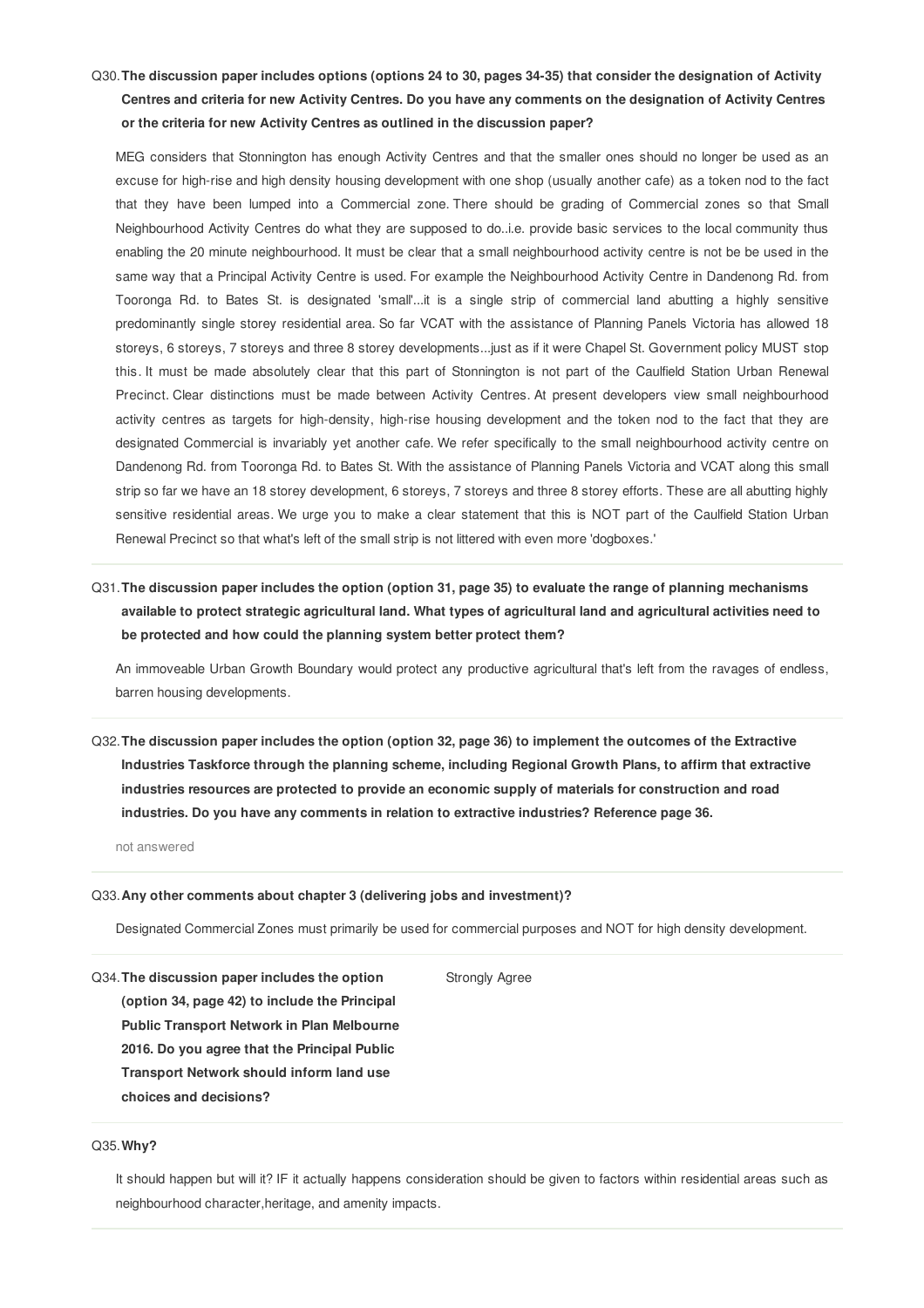# Q36.**The discussion paper includes the option (option 35, page 43) to incorporate references to Active Transport Victoria (which aims to increase participation and safety among cyclists and pedestrians) in Plan Melbourne 2016. How should walking and cycling networks influence and integrate with land use?**

Designated cycle paths are a positive outcome in terms of the environment but they are hazardous in narrow streets, impossible when in one way streets because cyclists do not appear to be constrained by the 'one-way' issue, equally hazardous where there are traffic lights because cyclists do not appear to consider that RED means STOP for them as well as pedestrians and motorists. So hand in hand with cycling paths we suggest you embark on an education program for cyclists intending to use public roads.

Disagree

#### Q37.**Any other comments about chapter 4 (a more connected Melbourne)?**

not answered

Q38.**The discussion paper includes the option (option 36A, pages 46) to establish a 70/30 target where established areas provide 70 per cent of Melbourne's new housing supply and greenfield growth areas provide 30 per cent. Do you agree with establishing a 70/30 target for housing supply?**

#### Q39.**Why?**

No targets. Housing targets are the 'food' of developers. Build a new city. Buy some empty paddocks and PLAN a city for the 21st century. (See...Canberra)

#### Q40.**What, if any, planning reforms are necessary to achieve a 70/30 target?**

We realise that VCAT is not in the Planning Minister's portfolio however in conjunction with the Attorney General the Planning Minister State Government MUST consider a complete overhaul of the processes at VCAT. The issues have been put to the previous Planning Minister and Attorney General. It has been mentioned to the present Planning Minister and the Senior Adviser to the Attorney General. It is imperative that this matter be considered ASAP.

Agree

| Q41. The discussion paper includes the option |                                          |  |
|-----------------------------------------------|------------------------------------------|--|
| (option 36B, page 46) to investigate a        |                                          |  |
| mechanism to manage the sequence and          |                                          |  |
| density of the remaining Precinct Structure   |                                          |  |
|                                               | Plans based on land supply needs. Do you |  |
| agree with this idea?                         |                                          |  |

## Q42.**Why?**

See Growth areas.

Strongly Disagree

Q43.**The discussion paper includes the option (option 36C, page 46) to focus metropolitan planning on unlocking housing supply in established areas, particularly within areas specifically targeted for growth and intensification. Do you agree with this idea?**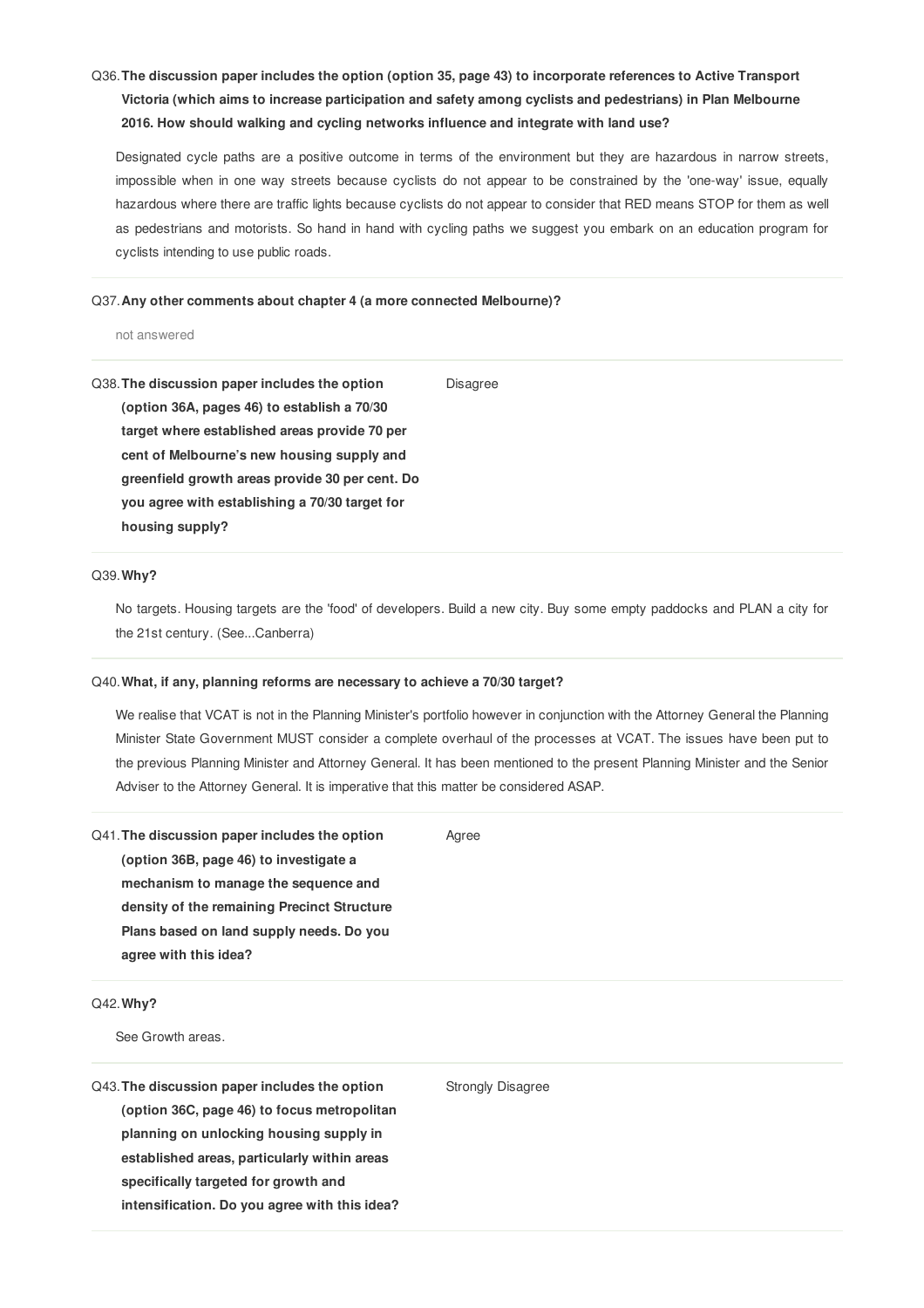We strongly disagree with what you call "unlocking housing supply in established areas." In the new residential zones legislation Stonnington was permitted to have 37.5% of the prized NRZ. It is quite obvious that this municipality has unlocked far too much already and **'s** obsession with telling us that we are to get over our "obsession" with the quarteracre block is an insult. Stonnington's backyards have a vast canopy of trees and shrubs which serve a multitude of purposes...i.e. absorbing pollution, providing a cooling effect, promoting good health, etc. Councils cannot provide all of this in street trees and parks. Apart from Glen Eira we have the least amount of public open space per capita in Victoria. Land is too expensive. State Government won't even give us an open entry secondary school because the land is so expensive. If we accede to the sheer nonsense of developing what the bit the last Government left us we'll lose the diverse green contribution that residents make to the environment in their own gardens. MEG has started a campaign urging our members to "Plant a tree for 2016." No more development except in the treeless, dreary, high-rise confines of the Forrest Hill Precinct. Leave what's left of the established areas alone.

Q45.**The discussion paper includes options (option 37, page 50) to better define and communicate Melbourne's housing needs by either:Option 37A: Setting housing targets for metropolitan Melbourne and each sub-region relating to housing diversity, supply and affordabilityOption 37B: Developing a metropolitan Housing Strategy that includes a Housing Plan Which option do you prefer? Other** 

Q46.**The discussion paper includes the option (option 38, page 52) to introduce a policy statement in Plan Melbourne 2016 to support population and housing growth in defined locations and acknowledge that some areas within defined locations will require planning protection based on their valued character. How could Plan Melbourne 2016 clarify those locations in which higher scales of change are supported?**

This has already been done in Stonnington. With only 37.5% of NRZ you must be aware that 69.5% contains loads of opportunities for growth.

# Q47.**The discussion paper includes the option (option 39, page 52) to clarify the direction to 'protect the suburbs'. How could Plan Melbourne 2016 clarify the direction to protect Melbourne and its suburbs from inappropriate development?**

"Protecting our suburbs" has become a joke in this municipality. They can't be protected from greed. What we try to save VCAT destroys and uses State Government's policy of Urban Consolidation to support their decisions. In the meantime we are forced to accept higher density development in all areas. The dual occs are creeping into the Heritage Overlays...high density and, in some cases high-rise developments, abut the HOs and the NCOs.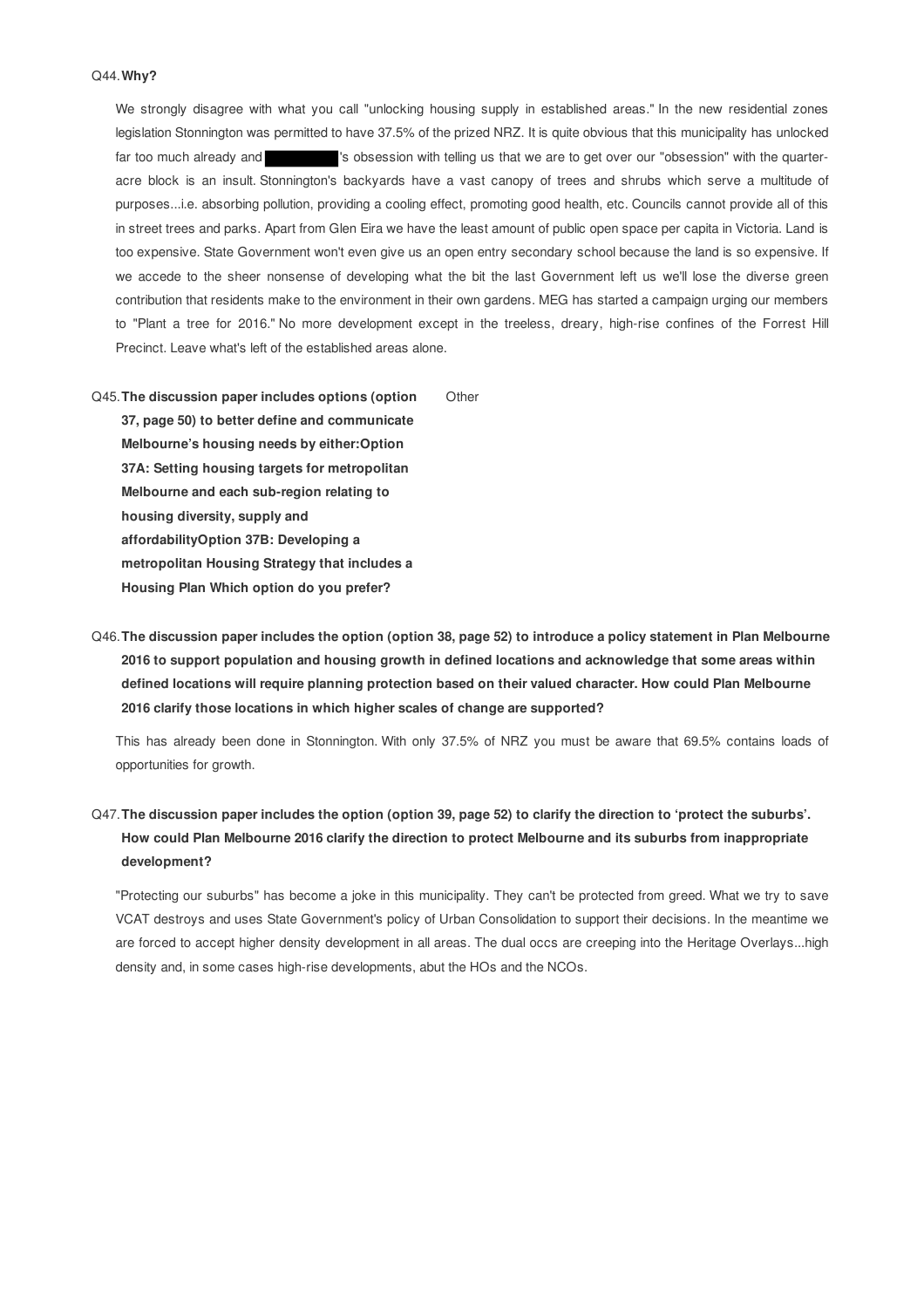Option 40A

- Q48.**The discussion paper includes the option (option 40, page 56) to clarify the action to apply the Neighbourhood Residential Zone to at least 50 per cent of residential land by:Option 40A: Deleting the action and replacing it with a direction that clarifies how the residential zones should be applied to respect valued character and deliver housing diversityOption 40B: Retain at least 50 per cent as a guide but expand the criteria to enable variations between municipalitiesWhich option do you prefer?**
- Q49.**The discussion paper includes the option (option 42, page 58) to include an action in Plan Melbourne 2016 to investigate how the building and planning system can facilitate housing that readily adapts to the changing needs of households over the life of a dwelling. In what other ways can Plan Melbourne 2016 support greater housing diversity?**

We don't need greater housing diversity. What we need is a 'planted city.' Melbourne does not need to be bigger. We are aware that people like to live in cities so build one. There has been enough tampering with what is good about this city. We have lost too much of what is valuable. The historic fabric is being destroyed. Start again and try to do better.

Q50.**A number of options are outlined in the discussion paper (page 58) to improve housing affordability, including:Option 45A: Consider introducing planning tools that mandate or facilitate or provide incentives to increase social and affordable housing supply.Option 45B: Evaluate the affordable housing initiative pilot for land sold by government to determine whether to extend this to other suitable land sold by government.Option 45C: Identify planning scheme requirements that could be waived or reduced without compromising the amenity of social and affordable housing or neighbouring properties.What other ideas do you have for how Plan Melbourne 2016 can improve housing affordability?**

Deal with Fishermans Bend in a practical way. The first thing that should have been done with that land was to build an urban forest...(see the urban forest between Dandenong & Waverley Rds.) It's not too late..build one now. Then plan the area as if it were a 'planted' city...i.e. with all the ideas that you promote in your paper...except the elimination of the home gardens as proposed by **. In that area you can have all the diversity the Government wants. Leave the** established suburbs alone.

## Q51.**Any other comments about chapter 5 (housing)?**

not answered

Q52.**The discussion paper includes the option (option 46, page 69) to introduce Strategic Environmental Principles in Plan Melbourne 2016 to guide implementation of environment, climate change and water initiatives. Do you agree with the inclusion of Strategic Environmental Principles in Plan Melbourne 2016?** Agree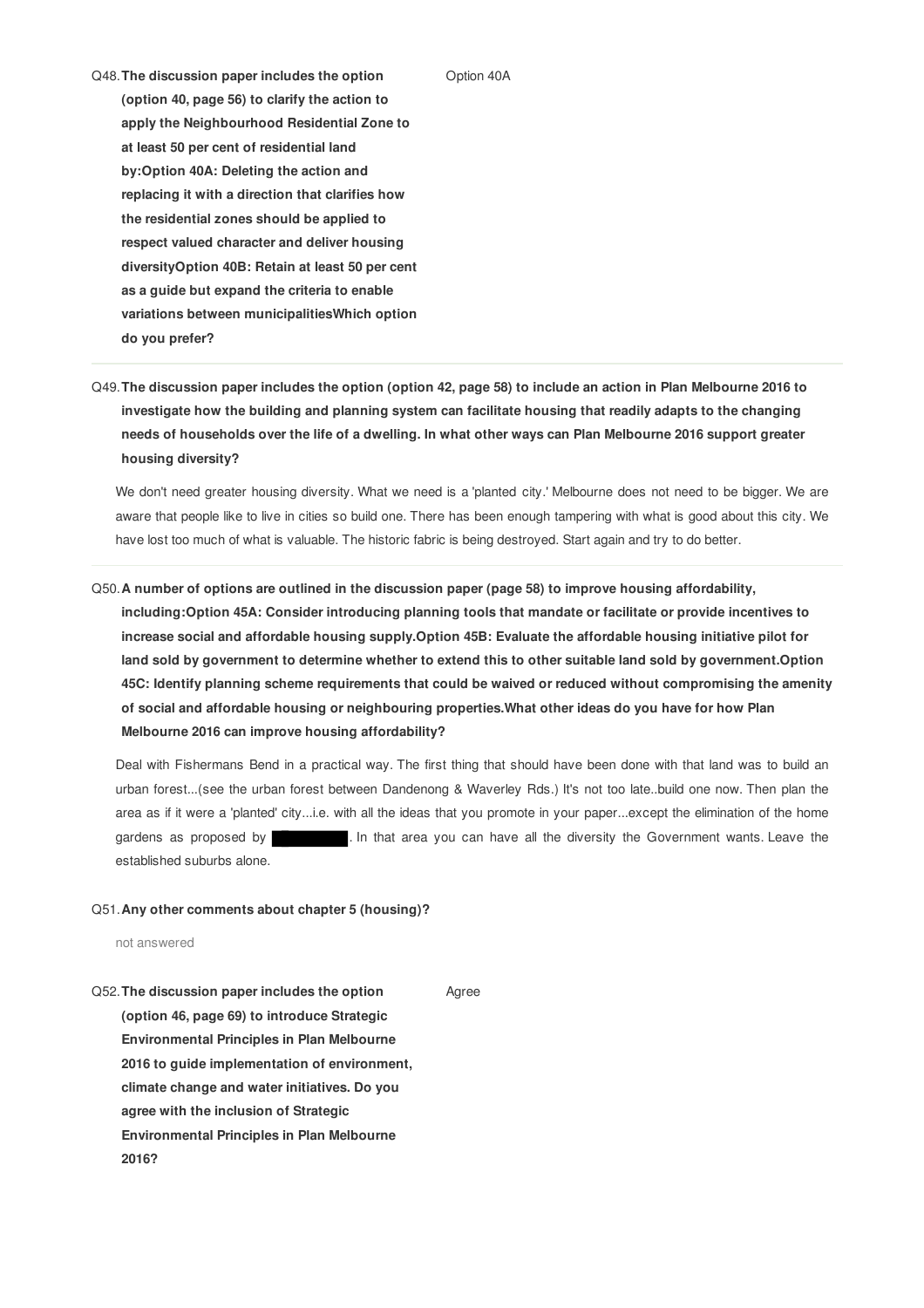#### not answered

Q54.**The discussion paper includes the option (option 47, page 72) proposes to review policy and hazard management planning tools (such as overlays) to ensure the planning system responds to climate change challenges. Do you agree with this proposal?**

Q55.**Why?**

Planning must respond to climate change challenges and tools are required to enable adequate response.

Q56. The discussion paper includes options (options 48 and 49, page 72) to update hazard mapping to promote **resilience and avoid unacceptable risk, and update periodically the planning system and supporting legislative** and policy frameworks to reflect best available climate change science and data. Do you have any comments on **these options?**

Agree

not answered

Q57.**The discussion paper includes the option (option 50, pages 73) to incorporate natural hazard management criteria into Victorian planning schemes to improve planning in areas exposed to climate change and environmental risks. Do you agree with this idea?** Agree

## Q58.**Why?**

A state-wide approach to these matters is just commonsense.

| Q59. The discussion paper includes the option  | Agree |
|------------------------------------------------|-------|
| (option 51, page 75) to investigate            |       |
| consideration of climate change risks in       |       |
| infrastructure planning in the land use        |       |
| planning system, including consideration of an |       |
| 'infrastructure resilience test'. Do you agree |       |
| that a more structured approach to             |       |
| consideration of climate change risks in       |       |
| infrastructure planning has merit?             |       |

## Q60.**Why?**

Ever-increasing development places too much additional and unreasonable pressure on existing infrastructure. Extra resources must be given to Council if it is expected to deal with this.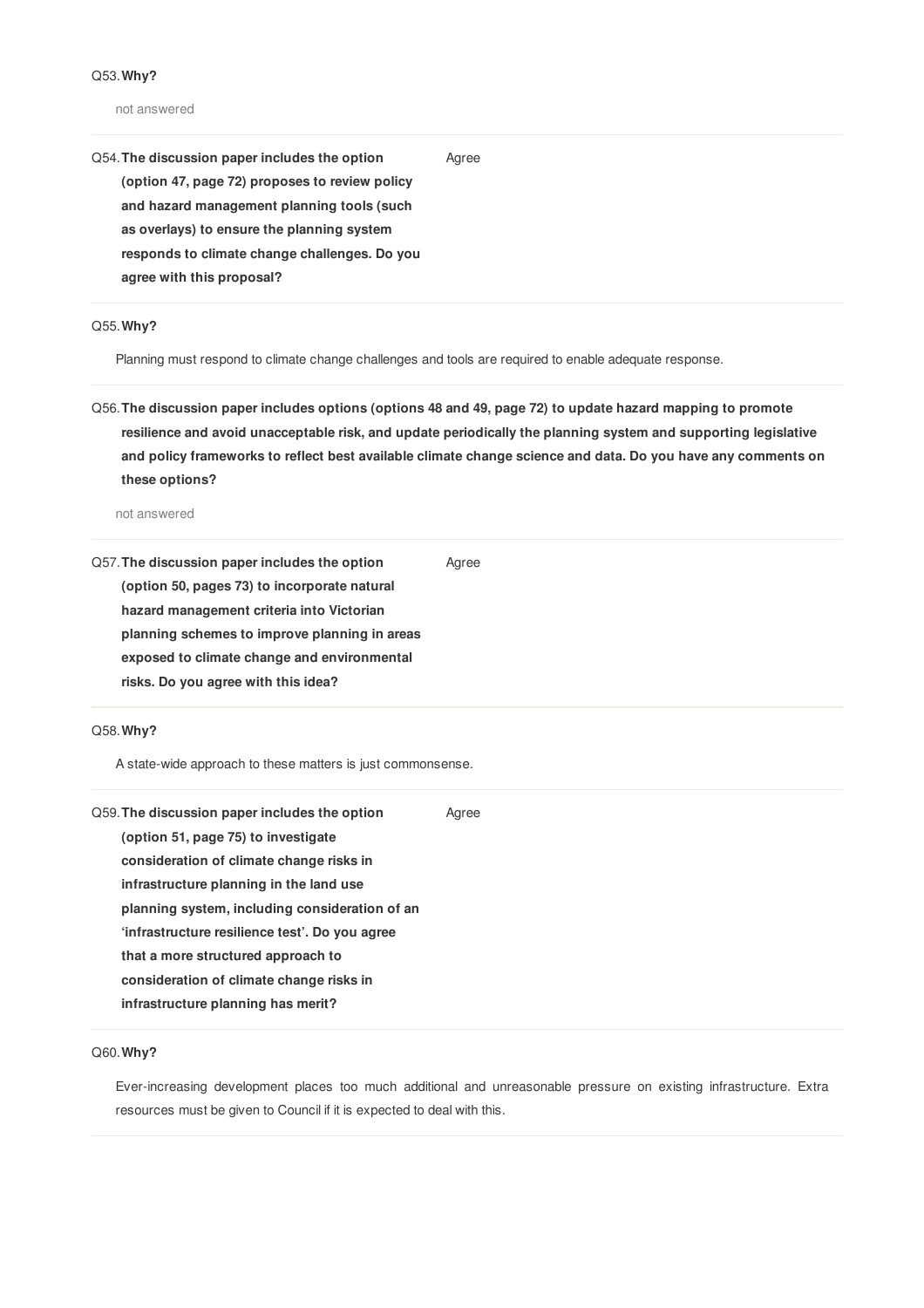Q61.**The discussion paper includes the option (option 52, page 76) to strengthen high-priority habitat corridors throughout Melbourne and its peri-urban areas to improve long-term health of key flora and fauna habitat. Do you agree with this proposal?**

## Q62.**Why?**

Protection of the natural environment is imperative. Suggest that VicRoads be stopped from cutting down any more trees in its road-building activities in country areas. Build roads around the forests the way they build roads around the towns.

Agree

Q63. The discussion paper includes options (options 53 and 54, pages 78 and 79) to introduce strategies to cool our **city including: increasing tree canopy, vegetated ground cover and permeable surfaces; use of Water Sensitive Urban Design and irrigation; and encouraging the uptake of green roofs, facades and walls, as appropriate materials used for pavements and buildings with low heat-absorption properties. What other strategies could be beneficial for cooling our built environment?**

Melbourne City Council is working to increase its tree canopy from 22% to 40% by 2040. All councils should be doing the same thing and this can be achieved partially through actually giving a tree to every householder. Follow through with MEG's campaign to "Plant a tree for 2016." Government can promote the same idea. This was done in Brisbane years ago with the result that the streets are heavily planted as are the older housing blocks. If Brisbane could do it so can we.

Q64.**The discussion paper includes the option (option 56A, page 80) to investigate opportunities in the land use planning system, such as strong supporting planning policy, to facilitate the increased uptake of renewable and low-emission energy in Melbourne and its periurban areas. Do you agree that stronger land use planning policies are needed to facilitate the uptake of renewable and low-emission energy?**

## Q65.**Why?**

Refer to our suggestions about encouraging the planting of trees. Help residents in the care of trees.

| Q66. The discussion paper includes options       | Agree |
|--------------------------------------------------|-------|
| (options 56B and 56C page 80) to strengthen      |       |
| the structure planning process to facilitate     |       |
| future renewable and low emission energy         |       |
| generation technologies in greenfield and        |       |
| urban renewal precincts and require              |       |
| consideration of the costs and benefits of       |       |
| renewable or low-emission energy options         |       |
| across a precinct. Do you agree that the         |       |
| structure planning process should facilitate the |       |
| uptake of renewable and low-emission             |       |
| technologies in greenfield and urban renewal     |       |
| precincts?                                       |       |
|                                                  |       |

Agree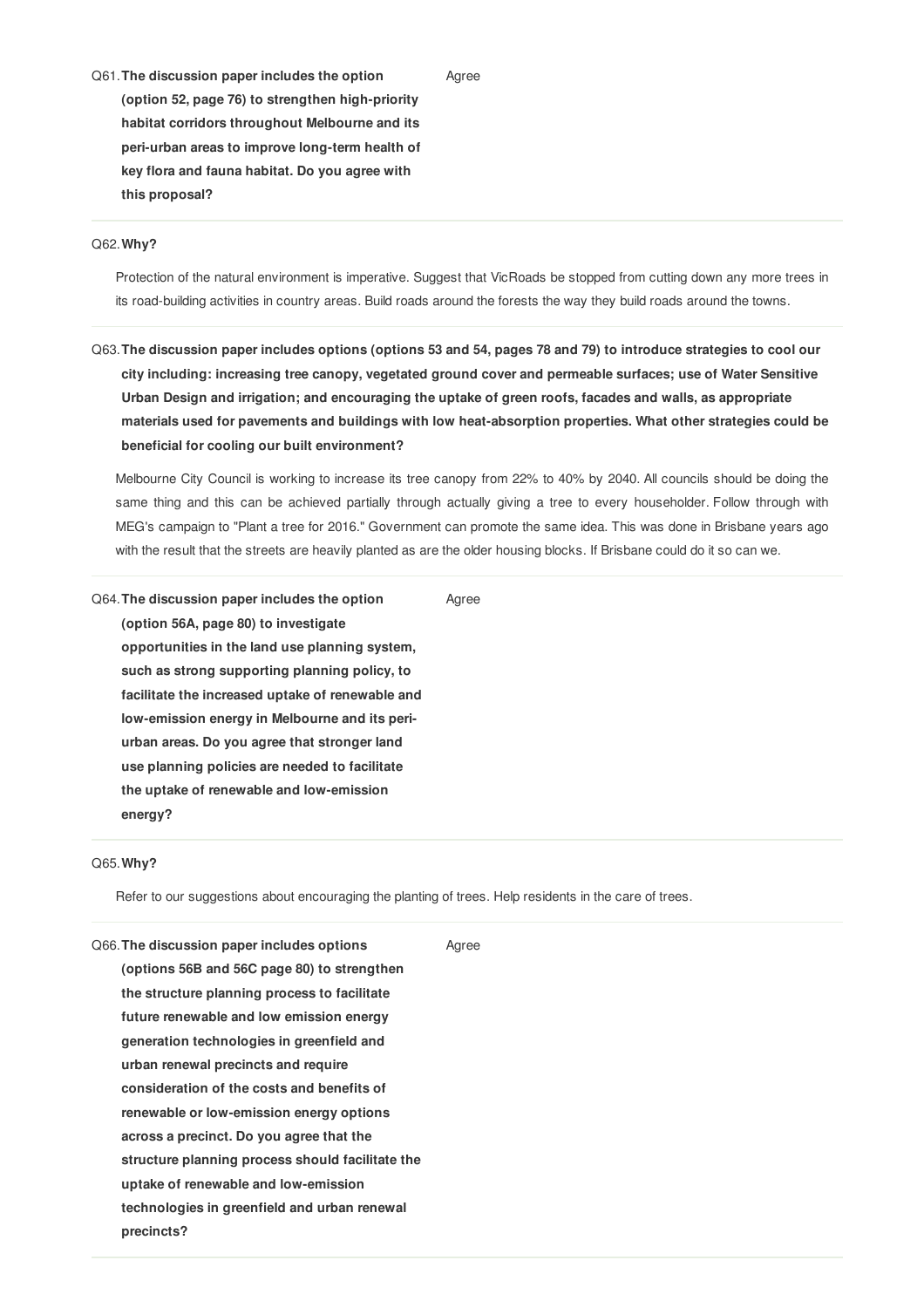Q67.**Why?**

#### See above

Q68.**The discussion paper includes the option (option 57, page 81) to take an integrated approach to planning and building to strengthen Environmentally Sustainable Design, including consideration of costs and benefits. Do you agree that an integrated planning and building approach would strengthen Environmentally Sustainable Design?**

# Agree

Q69.**Why?**

The design of most high density high rise developments do not include insulation, green elements, eaves and other energy efficiency elements. Developments should have to meet an energy rating of the highest order. At the moment it seems that, except for the expensive developments, the lowest possible denominator is the aim of developers.

## Q70.**Any other comments about chapter 6 (a more resilient and environmentally sustainable Melbourne)?**

not answered

Q71. Please provide your feedback on 'Chapter 7. New planning tools' below. If you do not want to provide feedback **on this chapter please selected 'save & continue'.**

not answered

Q72. The discussion paper includes options (options 58A and 58B, page 84) to evaluate whether new or existing **planning tools (zones and overlays) could be applied to National Employment Clusters and urban renewal areas. Do you have any comments on the planning tools (zones and overlays) needed for National Employment Clusters and urban renewal areas?**

If the complexity of existing planning schemes is to be reduced residents and resident groups must be consulted. This sort of action tends to operate for the benefit of the development industry.

Q73.**The discussion paper includes options (options 59A and 59B, page 84) to evaluate the merits of code assessment for multi-unit development, taking into account the findings from the 'Better Apartments' process, to either replace ResCode with a codified process for multi-unit development or identify ResCode standards that can be codified. Do you have any comments on the merits of code assessment for multi-unit development?**

We are totally opposed to the system of code assessment for multi-uni development. It is a gift to developers who are barely restrained now. To tell them that they can assess their own project would result in an even lower quality development than what we have now...if that is possible! Neighbourhood character would not fit into a code assessment process. Code assessment totally excludes residents and resident groups from the planning process.

#### Q74.**Any other comments about chapter 7 (new planning tools)?**

not answered